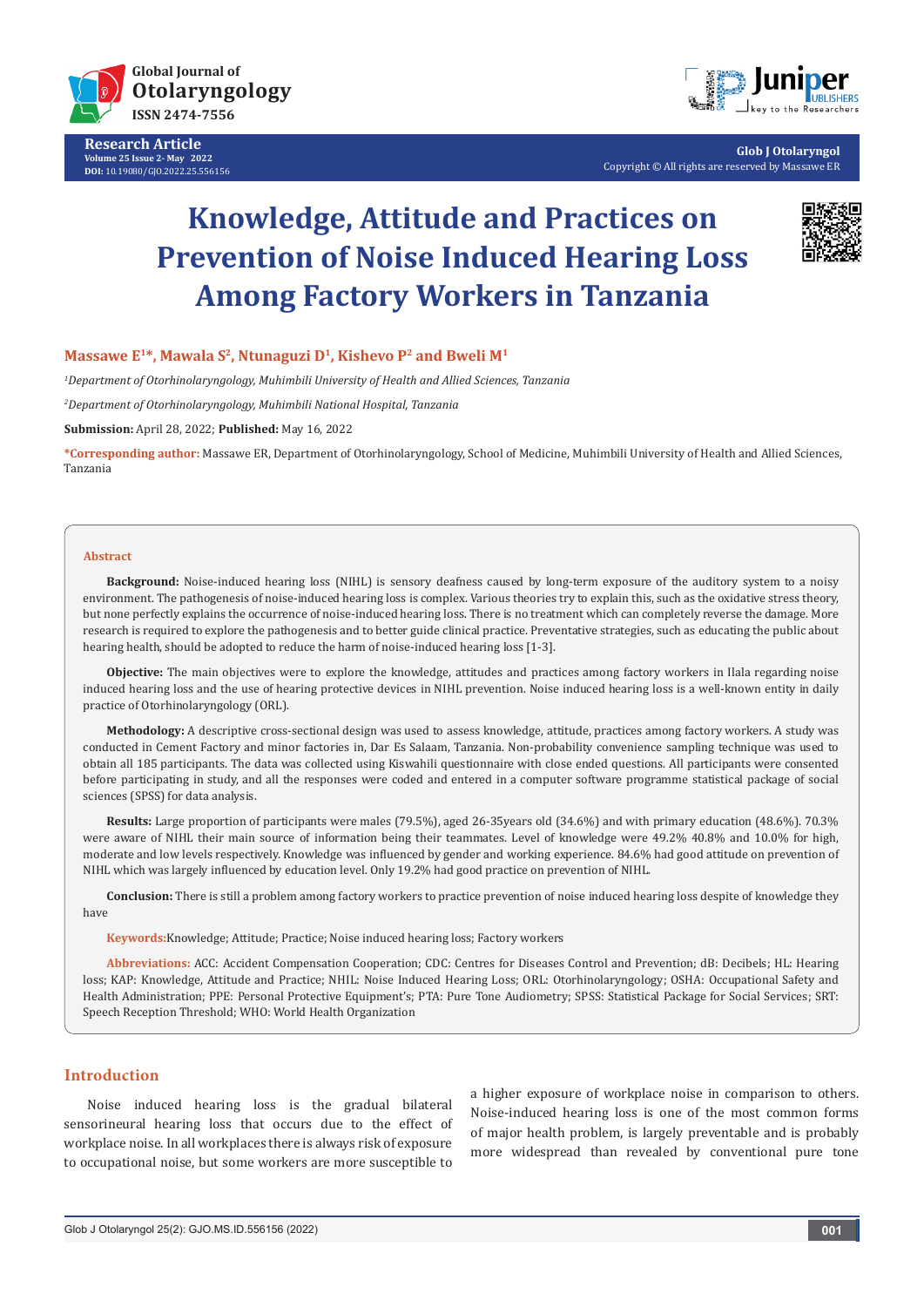threshold testing [2,3]. Noise-induced damage to the cochlea is traditionally considered to be associated with symmetrical mild to moderate hearing loss with associated tinnitus; however, there is a significant number of patients with asymmetrical thresholds and, depending on the exposure, severe to profound hearing loss as well.

A wide variety of NIHLs are work related. Occupational noise is the most common cause of NIHL in adults which is up to now considered incurable and the best approach to it is to utilize maximum protection. An effective noise exposure prevention programme consists of identification of sources of noise and implementation of controlling measures and regulations at working environments as well as performing periodic audiologic evaluation of those who are working at noisy environment [4]. Worldwide, more than one billion people are affected by hearing loss. Noise-induced hearing loss (NIHL) is reported among the most prevalent occupational diseases. However, little is known about the current level of knowledge and attitude towards NIHL among general population [5].

Hearing impairment is still a major challenge for public health organizations. According to the World Health Organization (WHO), there are approximately 466 million people living with disabling hearing loss, including approximately 34 million children. Furthermore, of these, nearly 90% live in middle and low-income countries. Previous reports have also highlighted the significance of noise-induced hearing loss (NIHL), both work- and recreational activity-related NIHL. In the United States, the estimated percentage of individuals with hearing impairment is around 14.4% of adults aged18 years and above, and approximately 10 million of them suffer from hearing loss due to noise exposure. In the UK, approximately 11 million people have a hearing impairment [6].

Besides loud noise, there are many other risk factors (modifiable and non-modifiable) which can induce progression of noise-induced hearing loss. Modifiable risk factors include smoking, diabetes and lack of exercise, and non-modifiable risk factors include aging, race and genetics. These factors can overlap with noise and accelerate the occurrence of noise-induced hearing loss. Different genders respond almost equally to noise, but gender influences acoustic risk-taking behaviors, boys engage in significantly more high-risk noise activities than girls. Older people and those who have ever suffered from sensorineural hearing loss are more susceptible to noise. Approximately 23% of those between the ages of 65 and 75 years suffer from mild or severe hearing loss. Over the age of 75 years, about 40% have hearing impairment [7,8].

Noise induced hearing loss as the great burden was reported by ACC that it increases the cost each year in rehabilitation centres in New Zealand. The total cost was almost \$43 million in 2004/05, over double those just five years earlier. Across the variety of industry, academic, narrative, and government sanctioned sources on noise-induced hearing loss, one clear thread is evident: that noise-induced hearing loss is a significant and widespread public health issue, it leads to substantial negative impacts upon the lives of those that are afflicted, and while there is no cure for those that are already affected, the condition itself is regarded as essentially preventable [9].

#### **Problem statement**

Noise-induced hearing loss is identified as a significant public health issue worldwide. There is some evidence that the number of new cases is declining in some European countries but increasing in others. Interestingly consistently in the surveys there is apparent increase in the number of people who believe that they are exposed to dangerous noise levels in the workplace [10]. It has been reported that more than one billion people worldwide are affected from noise induced hearing loss [2,3,5]. Also, there is a study conducted in South Africa that showed greater prevalence of NIHL among mine workers [11]. While it is difficult to precisely define and catalogue the disorder, somewhere in the region of 180 million people worldwide may currently be affected with a further 600 million at a high risk of developing it due to excessive noise exposure levels.

Construction, agriculture, manufacturing and metalworking industries show a higher prevalence of noise-induced hearing loss and the greatest losses are consistently among men above the age of 45 years [12]. Occupational Safety and Health Administration (OSHA), has reported that 22 million Americans are exposed to "potentially damaging" noise in the workplace every year. About one-third of Americans in these kinds of workplaces do, in fact, experience noise-induced hearing loss, the CDC has reported [13]. Prevention for NIHL is most used since the problem is still not curable. Action to prevent noise-induced hearing loss is necessary, especially because many causes of permanent hearing loss are preventable.Due to greater development of industries and urbanization in both developed and developing countries NIHL has emerged to be the problem of public health importance [6, 12].

Societal changes are increasing exposure to noise. Although the sensitivity of each individual is different, sound intensity over 85dB can cause noise-induced hearing loss. High levels of noise exposure usually come from occupational noise (such as factories) or recreational noise (such as personal music players). There are also few studies done on prevention on noise induced hearing loss [14]. In Tanzania there was a study conducted that showed many people to have poor knowledge, attitude and practice on prevention of NIHL [15].

#### **Rationale**

The purpose of this study was to assess the level of knowledge, attitude and practices among factory workers on prevention of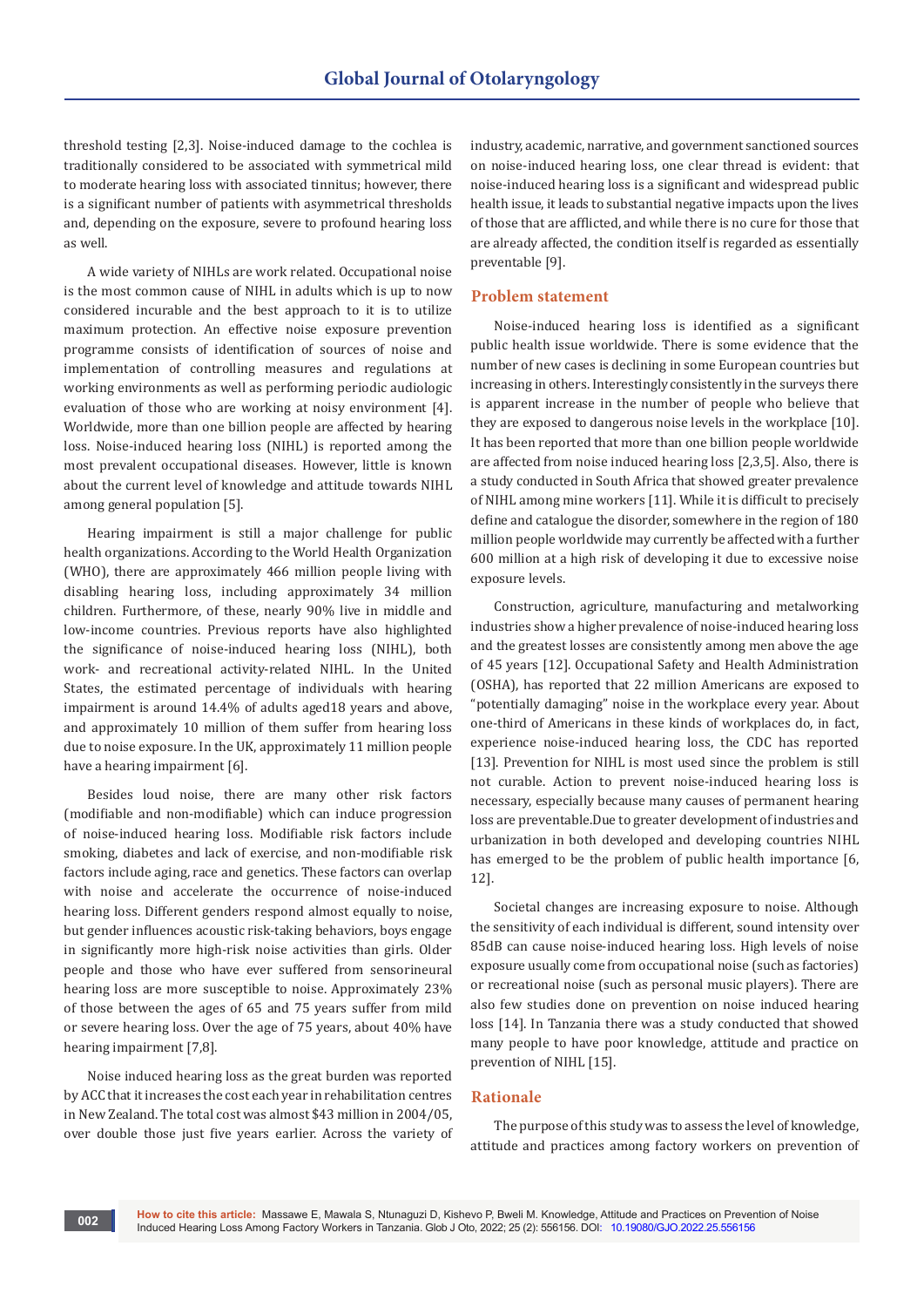NIHL. Determining the predictors of knowledge, attitude and practice of noise induced hearing loss (NIHL) among factory workers was important because it may help prevent a serious irreversible noise induced hearing loss [16]. Also, the results of this study will help health practitioners to emphasize more on the prevention of NIHL among the factory workers and the society at large. The results also provide evidence for forming policies which are more effective and influence better response basing on the ground realities. The study also serves as an opportunity for other colleagues to get knowledge and being aware about noise induced hearing loss on how to prevent it emphazing more to reduce exposure to noise and to use PPE's [17]. The data obtained from this research serves as a platform of data for further research and for comparison of statistics all over Tanzania.

#### **Broad objectives**

To assess knowledge, attitude and practices on prevention of noise induced hearing loss among factory workers in Tanzania.

### **Specific objectives**

a) To assess knowledge on prevention of noise induced hearing loss among factory workers

b) To assess attitude on prevention of noise induced hearing loss among factory workers.

c) To assess practices on prevention of noise induced hearing loss among factory workers.

#### **Materials and Methods**

#### **Study design**

Descriptive cross-sectional study was used to assess knowledge, attitude and practice on prevention of NIHL among factory workers. This was the study of choice because it was meant to collect information once and there was no follow up of participants, it was also cheap, relatively easy to perform and not

#### **Result**

(Tables 1-9)

**Table 1:** Social Demographic Characteristics of Participants.

time consuming. The study was conducted in April to July 2021. A quantitative method was employed. Such a design was chosen to meet the objectives of the study

## **Study Area**

Cement Factory and minor publishing industries in Tanzania.

### **Study population**

All factory workers with noise exposure.

#### **Inclusion criteria**

The inclusion criteria were all factory workers that are on exposure to noise in their working environment and who consented to participate.

#### **Exclusion criteria**

Workers in other sections that are not on occupational noise exposure and those who were unable to read Kiswahili.

## **Data collection methods**

Data was collected using Kiswahili questionnaires that were having closed ended questions. This was involving pre-test and actual data collection.

#### **Investigation tools and validity and reliability issues**

To test for validity in this study the employed research tool (questionnaires) was pretested and revised to ensure that it gives intended information. The pretest involved a small number of participants that conducted a day before actual data collection day. The essence of pretest study was to ensure that the questionnaire measures and give the required information.

## **Ethical considerations**

The ethical clearance was obtained from the Institute of reviewer board of Muhimbili University of Health and Allied Science. Informed consent was obtained from the study participants before enrolment.

| Variable          | Frequency | Percent (%) |
|-------------------|-----------|-------------|
| Gender            |           |             |
| Male              | 147       | 79.5        |
| Female            | 38        | 20.5        |
| Total             | 185       | 100         |
| Age group (years) |           |             |
| $16 - 25$         | 43        | 23.2        |
| 26-35             | 64        | 34.6        |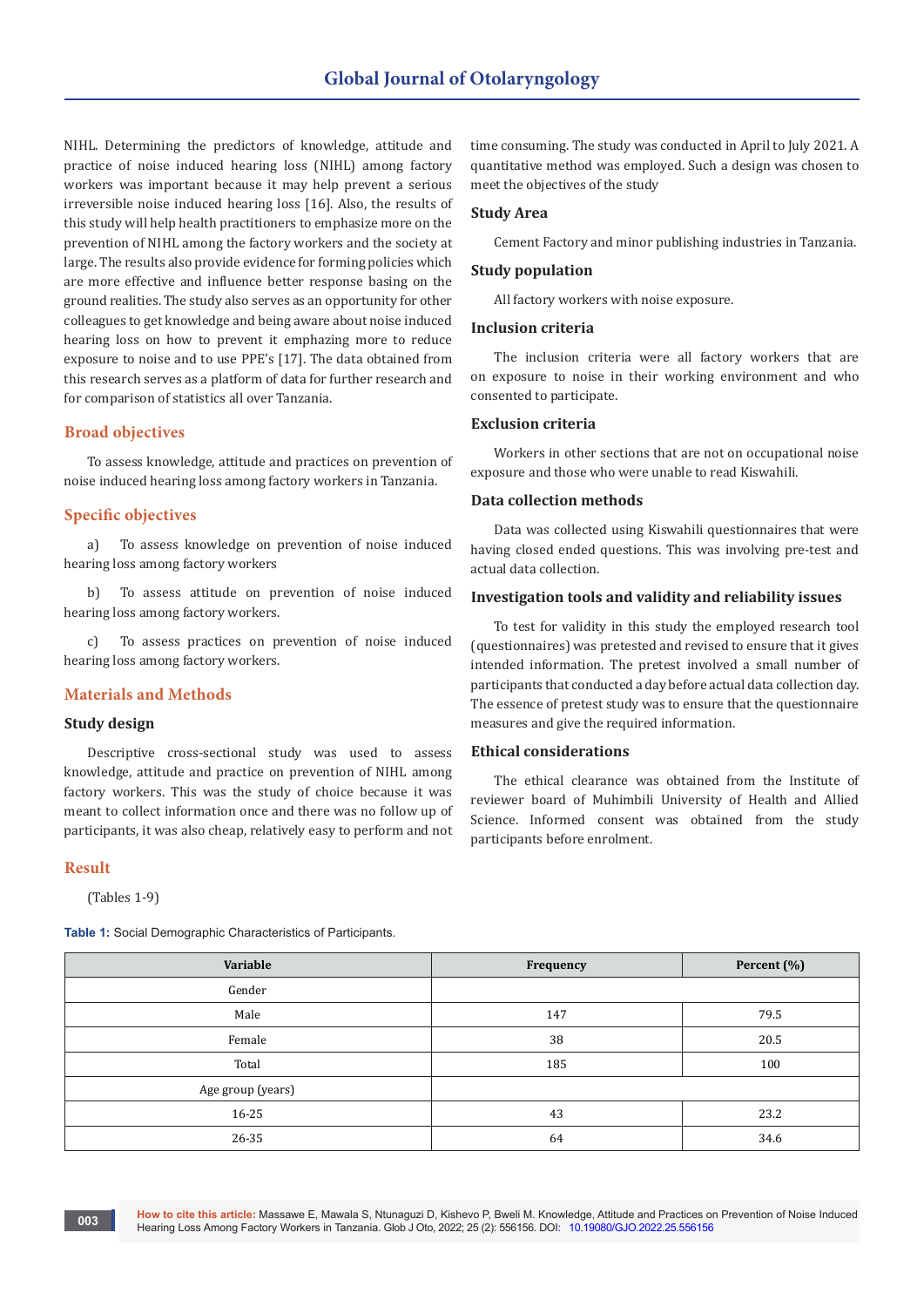| 36-45                      | 43  | 23.2 |
|----------------------------|-----|------|
| 46-55                      | 22  | 11.9 |
| 56-65                      | 10  | 5.4  |
| 66-75                      | 3   | 1.6  |
| Total                      | 185 | 100  |
| Level of education         |     |      |
| Primary education          | 90  | 48.6 |
| Secondary education        | 61  | 33   |
| Tertiary education         | 34  | 18.4 |
| Total                      | 185 | 100  |
| Working experience (years) |     |      |
| $0-5$                      | 114 | 61.6 |
| $10$ -Jun                  | 43  | 23.2 |
| $>10$                      | 28  | 15.1 |
| Total                      | 185 | 100  |

Majority of the participants were males 147(79.5%) followed by females 38(20.5%), whereby many of them 64(34.6%) were aged between 26 to 35 years while the least respondents were the elders 3(1.6%) aged between 66-75 years. Most of them 90(48.6) had primary education compared to 34(18.4%) respondents who had university and diploma education. In terms of working experience,114(61.6%) respondents had a working experience of 0-5 years while 28(15.1%) respondents had been working for more than 10 years.

**Table 2:** Knowledge on awareness of NIHL.

|       | <b>Frequency</b> | Percent $(\% )$ |  |
|-------|------------------|-----------------|--|
| Yes   | 130              | 70.3            |  |
| No    | ں ر              | 29.7            |  |
| Total | 185              | 100             |  |

Among 185 respondents,130 (70.3%) had awareness on noise induced hearing loss while 55(29.7%) were not aware on noise induced hearing loss.

**Table 3:** Source of information on knowledge of NIHL.

|                    | <b>Frequency</b> | Percent $(\% )$ |
|--------------------|------------------|-----------------|
| Working mates      | 59               | 45.4            |
| Social media       | 39               | 30              |
| Working experience | 32               | 24.6            |
| Total              | 130              | 100             |

Out of 130 respondents, 59(45.4%) got information on knowledge of NIHL from their working mates, 39(30%) from radio, tv and newspapers, 32(24.6%) from their working experience.

**Table 4:** Distribution table on level of knowledge on prevention of NIHL.

|          | Frequency | Percent (%) |
|----------|-----------|-------------|
| Low      | 13        | 10          |
| Moderate | 53        | 40.8        |
| High     | 64        | 49.2        |
| Total    | 130       | 100         |

Among 130 of respondents who ever heard of NIHL, 64(49.2%) had high knowledge on prevention of NIHL followed by 53(40.8%) who had moderate knowledge.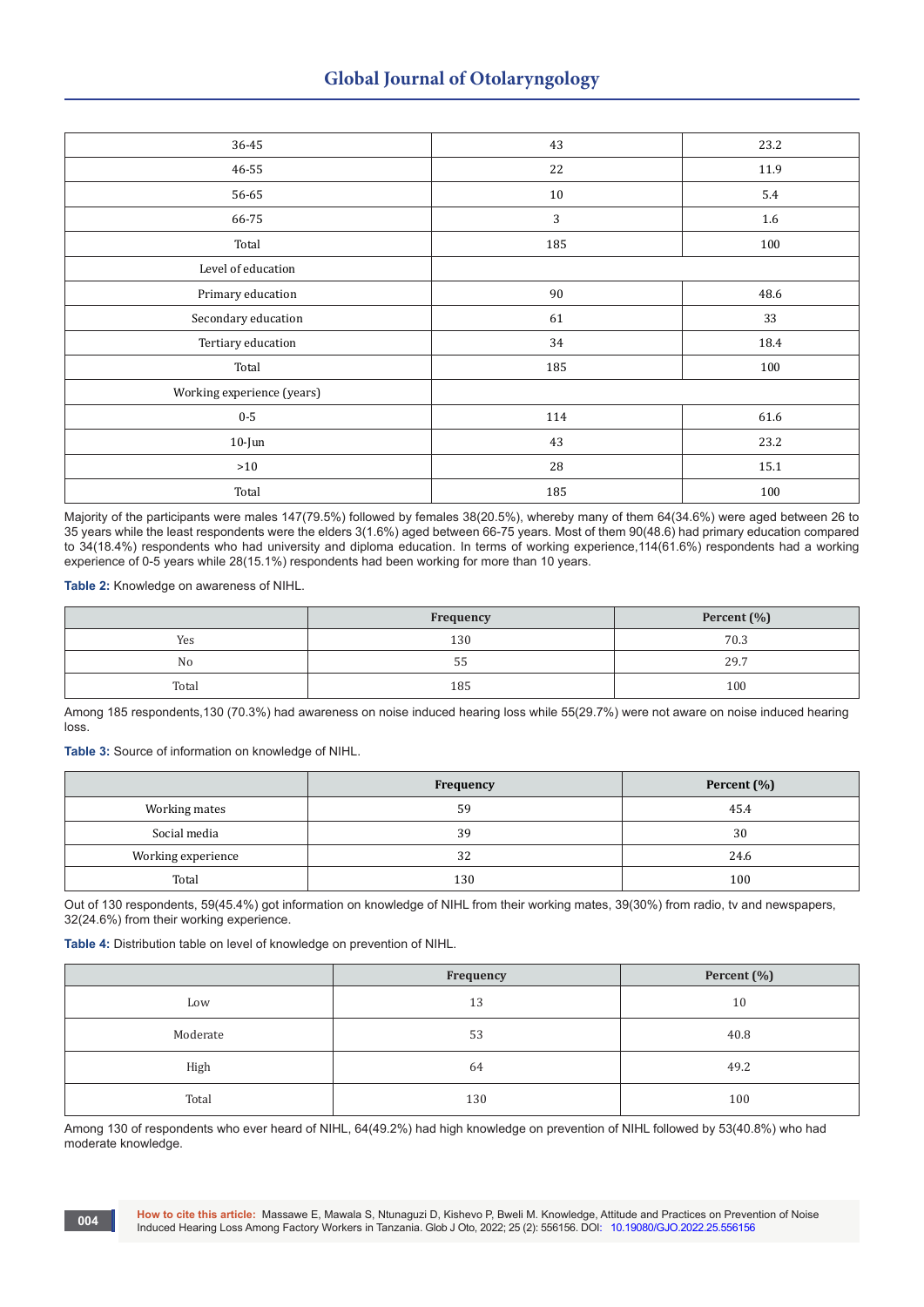| Variable                   | Level of knowledge |                |                      | Total, $n\left(\%\right)$ | $X^2$  | p-value |
|----------------------------|--------------------|----------------|----------------------|---------------------------|--------|---------|
|                            | High, $n$ (%)      | Moderate, n(%) | Low, $n\binom{0}{0}$ |                           |        |         |
| Gender                     |                    |                |                      |                           |        |         |
| Male                       | 56(54.4)           | 34(33.0)       | 13(12.6)             | 103(100.0)                |        |         |
| Female                     | 8(29.6)            | 19(70.4)       | 0(0.0)               | 27(100.0)                 | 13.391 | 0.001   |
| Total                      | 64(49.2)           | 53(40.8)       | 13(10.0)             | 130(100.0)                |        |         |
| Age group (years)          |                    |                |                      |                           |        |         |
| 16-25                      | 7(38.9)            | 10(55.6)       | 1(5.6)               | 18(100.0)                 |        |         |
| 26-35                      | 20(42.6)           | 23(48.9)       | 4(8.5)               | 47(100.0)                 |        |         |
| 36-45                      | 17(45.9)           | 14(37.8)       | 6(16.2)              | 37(100.0)                 |        | 0.316   |
| 46-55                      | 13(68.4)           | 4(21.1)        | 2(10.5)              | 19(100.0)                 | 11.556 |         |
| 56-65                      | 5(71.4)            | 2(28.6)        | 0(0.0)               | 17(100.0)                 |        |         |
| 66-75                      | 2(100.0)           | 0(0.0)         | 0(0.0)               | 2(100.0)                  |        |         |
| Total                      | 64(49.2)           | 53(40.8)       | 13(10.0)             | 130(100.0)                |        |         |
| Level of education         |                    |                |                      |                           |        |         |
| Primary education          | 19(41.3)           | 22(47.8)       | 5(10.6)              | 46(100.0)                 |        |         |
| Secondary education        | 24(46.2)           | 21(40.4)       | 7(13.5)              | 52(100.0)                 | 5.879  | 0.208   |
| Tertiary education         | 21(65.6)           | 10(31.2)       | 1(3.1)               | 32(100.0)                 |        |         |
| Total                      | 64(49.2)           | 53(40.8)       | 13(10.0)             | 130(100.0)                |        |         |
| Working experience (years) |                    |                |                      |                           |        |         |
| $0 - 5$                    | 35(47.9)           | 34(46.6)       | 4(5.5)               | 73(100.0)                 |        |         |
| $10$ -Jun                  | 20(54.1)           | 9(24.3)        | 8(21.6)              | 37(100.0)                 | 10.737 | 0.03    |
| $>10$                      | 9(45.0)            | 10(50.0)       | 1(5.0)               | 20(100.0)                 |        |         |
| Total                      | 64(49.2)           | 53(40.8)       | 13(10.0)             | 130(100.0)                |        |         |

### **Table 5:** Association between level of knowledge and socio-demographic characteristics of the participants.

Males 56(54.4%) had high level of knowledge followed by 34(33.0%) who had moderate knowledge. Majority of females 19(70.4%) had moderate knowledge, and this had shown by statistical association between level of knowledge and gender with p-value of 0. 001.As the age group of the participants increases also their level of knowledge increases, this is shown in those having high level of knowledge while those aged between 16-25, 10(55.6%) had moderate knowledge. High level of knowledge was increasing as the level of education increases, at the same time those who had primary level of education about 22(47.8%) had moderate level of knowledge on prevention of NIHL. In working experiences 20(54.1%) participants had high level of knowledge on prevention of NIHL had a working experience of 6-10 years while 10(50%) participants that had moderate knowledge had a working experience of more than 10 years and this was statistically significant with p-value of 0.03.

### **Table 6:** Level of attitude on prevention of NIHL.

|       | Frequency | Percent (%) |
|-------|-----------|-------------|
| Good  | 110       | 84.6        |
| Poor  | 20        | 15.4        |
| Total | 130       | 100         |

Out of 130 participants,110(84.6%) were found to have good attitude towards prevention of noise induced hearing loss. Participants had provided their view on attitude towards prevention of NIHL as follows; 95(73.1%), 115(88.5%), 107(82.3%), 116(89.2%) agreed that excessive exposure to noise can cause permanent noise induced hearing loss, importance of preventive measures on noise induced hearing loss, role of periodic audiometry in detecting NIHL, Training and health education for workers regarding methods on self-protection towards noise should be done on time to time respectively. At the same time 20(15.4%) participants had poor attitude on prevention of NIHL.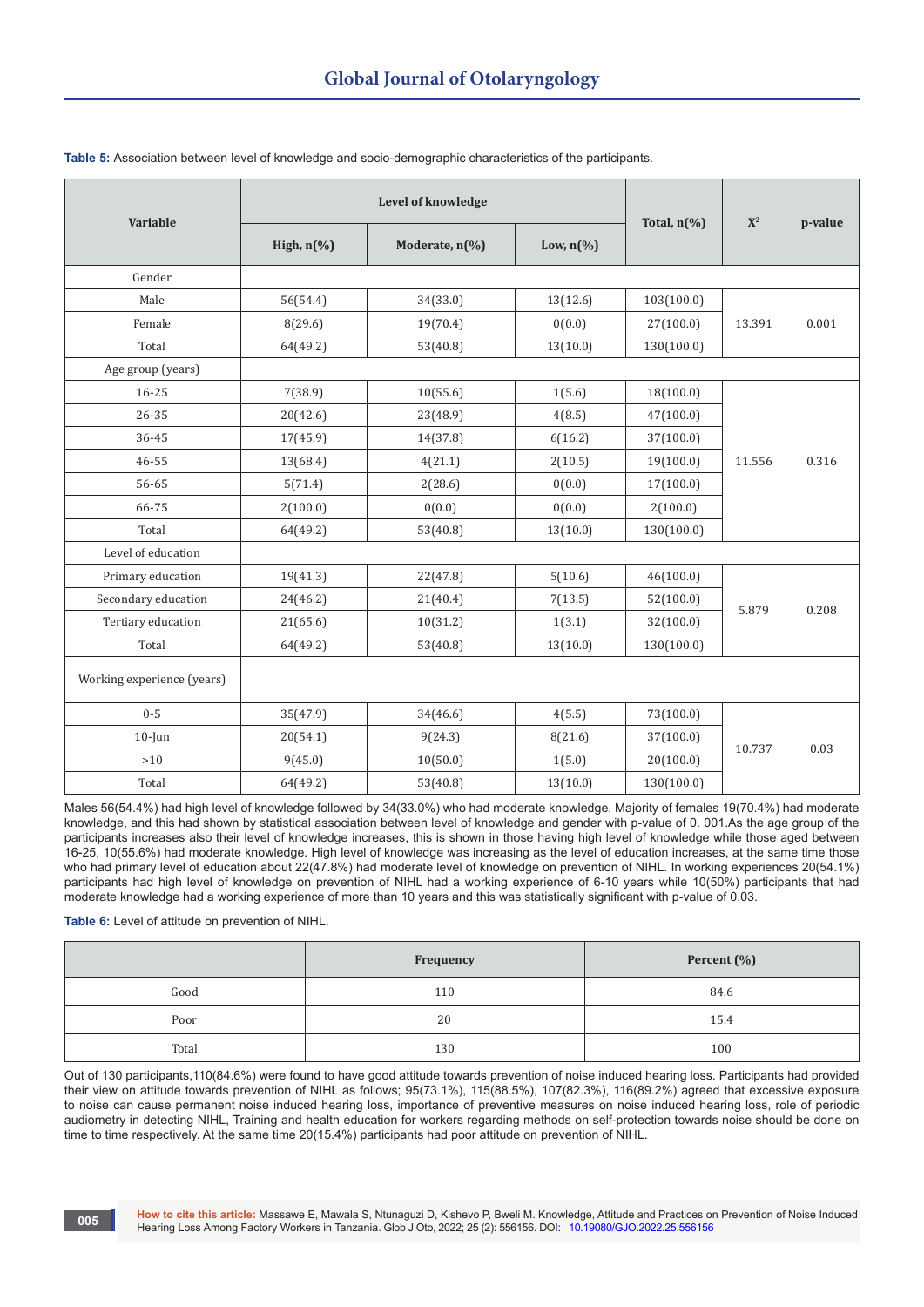| <b>Variable</b>            |                                   | Level of attitude                 |            | Total, $n\left(\frac{9}{6}\right)$ |         |
|----------------------------|-----------------------------------|-----------------------------------|------------|------------------------------------|---------|
|                            | Good, $n\left(\frac{9}{6}\right)$ | Poor, $n\left(\frac{9}{6}\right)$ |            | $\mathbf{X}^2$                     | p-value |
| Gender                     |                                   |                                   |            |                                    |         |
| Male                       | 88(85.4)                          | 15(14.6)                          | 103(100.0) | 0.257                              | 0.612   |
| Female                     | 22(81.5)                          | 5(18.5)                           | 27(100.0)  |                                    |         |
| Total                      | 110(84.6)                         | 20(15.4)                          | 130(100.0) |                                    |         |
| Age group (years)          |                                   |                                   |            |                                    |         |
| $16 - 25$                  | 16(88.9)                          | 2(11.1)                           | 18(100.0)  |                                    |         |
| 26-35                      | 39(83.0)                          | 8(17.0)                           | 47(100.0)  |                                    | 0.981   |
| 36-45                      | 31(83.8)                          | 6(16.2)                           | 37(100.0)  |                                    |         |
| 46-55                      | 16(84.2)                          | 3(15.8)                           | 19(100.0)  | 0.741                              |         |
| 56-65                      | 6(85.7)                           | 1(14.3)                           | 7(100.0)   |                                    |         |
| 66-75                      | 2(100.0)                          | 0(0.0)                            | 2(100.0)   |                                    |         |
| Total                      | 110(84.6)                         | 20(15.4)                          | 130(100.0) |                                    |         |
| Level of education         |                                   |                                   |            |                                    |         |
| Primary education          | 40(87.0)                          | 6(13.0)                           | 46(100.0)  |                                    |         |
| Secondary education        | 39(75.0)                          | 13(25.0)                          | 52(100.0)  | 7.581                              | 0.023   |
| Tertiary education         | 31(96.9)                          | 1(3.1)                            | 32(100.0)  |                                    |         |
| Total                      | 110(84.6)                         | 20(15.4)                          | 130(100.0) |                                    |         |
| Working experience (years) |                                   |                                   |            |                                    |         |
| $0 - 5$                    | 59(80.8)                          | 14(19.2)                          | 73(100.0)  |                                    |         |
| $10$ -Jun                  | 32(86.5)                          | 5(13.5)                           | 37(100.0)  | 2.563                              | 0.278   |
| $>10$                      | 19(95.0)                          | 1(5.0)                            | 20(100.0)  |                                    |         |
| Total                      | 110(84.6)                         | 20(15.4)                          | 130(100.0) |                                    |         |

**Table 7:** Association between level of attitude and sociodemographic characteristics.

Majority of the participants had good attitude towards prevention of NIHL, whereby 88(85.4%) were males and 22(81.5%) were females. For those having good practice 16(88.9%) were aged between 16-25 years of age. Those having tertiary education, 31(96.9%) had found to have good attitude on prevention of NIHL and this was statistically significant as the p-value was 0. 023.It has shown that as the working experience increases also the level of attitude increases this was for those having good attitude. At the same time 14(19.2%) participants who had poor practices had a working experience of 0-5 years.

**Table 8:** Level of practice on prevention of NIHL.

|       | Frequency | Percent (%) |
|-------|-----------|-------------|
| Good  | 25        | 19.2        |
| Poor  | 105       | 80.8        |
| Total | 130       | 100         |

Majority of the participants 105(80.8%) had poor practices on prevention of NIHL followed by 25(19.2%) who had good practices.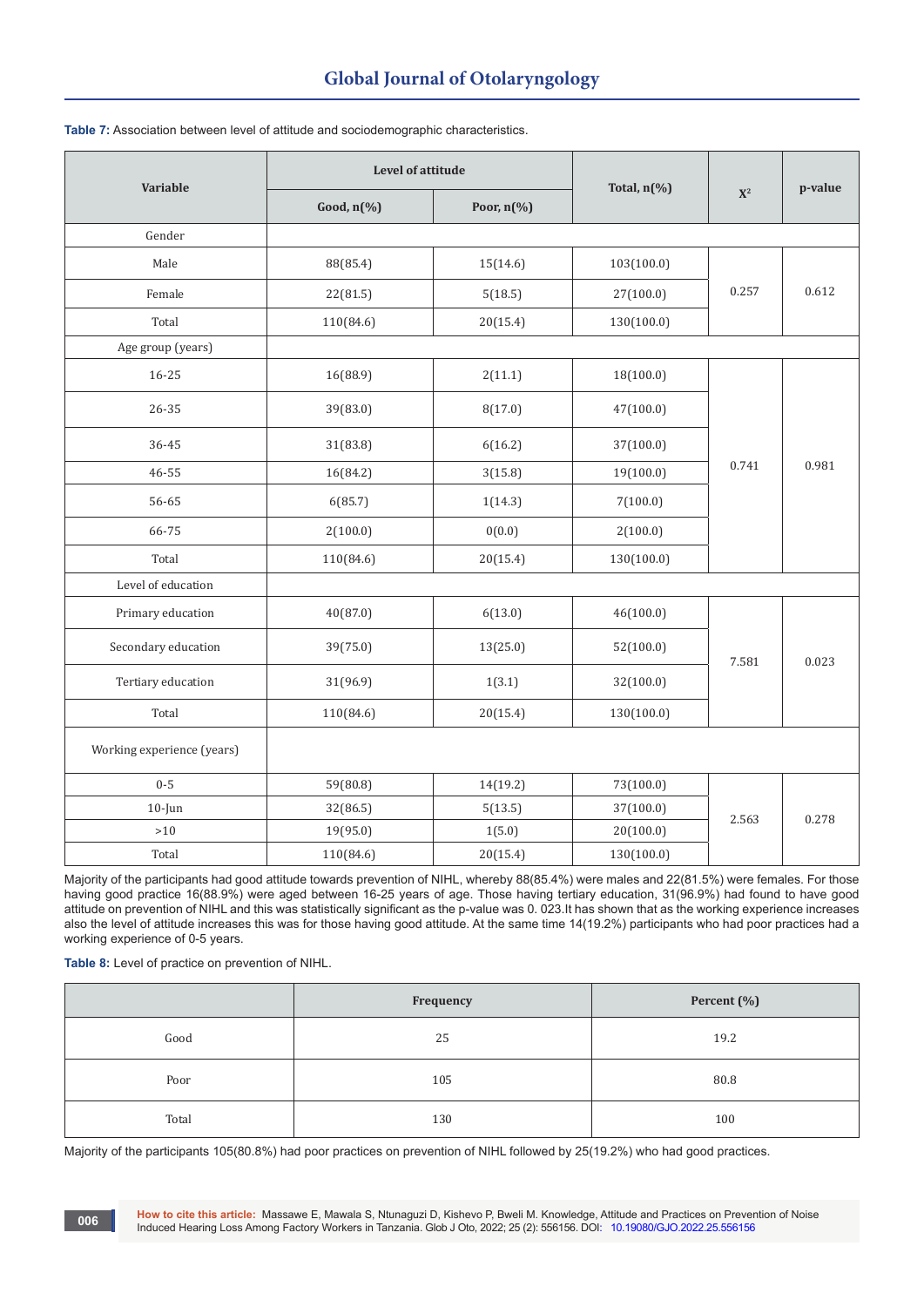| <b>Variable</b>            | Level of practices                |                                   |                                    |        |         |
|----------------------------|-----------------------------------|-----------------------------------|------------------------------------|--------|---------|
|                            | Good, $n\left(\frac{9}{6}\right)$ | Poor, $n\left(\frac{9}{6}\right)$ | Total, $n\left(\frac{0}{0}\right)$ | $X^2$  | p-value |
| Gender                     |                                   |                                   |                                    |        |         |
| Male                       | 22(21.4)                          | 81(78.6)                          | 103(100.0)                         |        |         |
| Female                     | 3(11.1)                           | 24(88.9)                          | 27(100.0)                          | 1.446  | 0.229   |
| Total                      | 25(19.2)                          | 105(80.8)                         | 130(100.0)                         |        |         |
| Age group (years)          |                                   |                                   |                                    |        |         |
| $16 - 25$                  | 2(11.1)                           | 16(88.9)                          | 18(100.0)                          |        |         |
| $26 - 35$                  | 12(25.5)                          | 35(74.5)                          | 47(100.0)                          |        |         |
| 36-45                      | 7(18.9)                           | 30(81.1)                          | 37(100.0)                          |        |         |
| 46-55                      | 3(15.8)                           | 16(84.2)                          | 19(100.0)                          | 4.998  | 0.416   |
| 56-65                      | 0(0.0)                            | 7(100.0)                          | 7(100.0)                           |        |         |
| 66-75                      | 1(50.0)                           | 1(50.0)                           | 2(100.0)                           |        |         |
| Total                      | 25(19.2)                          | 105(80.8)                         | 130(100.0)                         |        |         |
| Level of education         |                                   |                                   |                                    |        |         |
| Primary education          | 5(10.9)                           | 41(89.1)                          | 46(100.0)                          |        |         |
| Secondary education        | 7(13.5)                           | 45(86.5)                          | 52(100.0)                          |        |         |
| Tertiary education         | 13(40.6)                          | 19(59.4)                          | 32(100.0)                          | 12.614 | 0.002   |
| Total                      | 25(19.2)                          | 105(80.8)                         | 130(100.0)                         |        |         |
| Working experience (years) |                                   |                                   |                                    |        |         |
| $0 - 5$                    | 9(12.3)                           | 64(87.7)                          | 73(100.0)                          |        |         |
| $10$ -Jun                  | 11(29.7)                          | 26(70.3)                          | 37(100.0)                          | 5.293  | 0.071   |
| >10                        | 5(25.0)                           | 15(75.0)                          | 20(100.0)                          |        |         |
| Total                      | 25(19.2)                          | 105(80.8)                         | 130(100.0)                         |        |         |

**Table 9:** Association between level of practices on prevention of NHIL and socio-demographic characteristics.

Majority of the participants had poor practice on prevention of NIHL, whereby 81(78.6%) were males and 24(88.6%) were females. Those aged between 16-25, 16(88.9%) had poor practice. The level of practice was increasing as the level of education increasing for those having good practice while those having primary education 41(89.1%) had poor practice on prevention of NIHL and this was statistically significant with p-value of 0. 002.For those having poor practices, 64(87.7%) had working experience of 0-5 years.

## **Discussion**

This study revealed that there were more males 147(79.5%) participants compared to females 38(20.5%). Other studies also found the same results i.e., were more males than females [5,16]. Most of study participants aged between 26-35 years. This was contrary to the study done among Malaysian workers where most participants aged 40-49 years, main reason was due to different settings. However, more than half of participants aged above 50 years [16]. This study found out that most participants were aware of the NIHL and reported that working mates were the main source of information on prevention of NIHL. Majority of the participants had high level of knowledge on prevention of NIHL. However, the study done among iron and steel workers in Tanzania, found that high proportion of participants suffers NIHL because of the low-level knowledge [15].

It was found that gender and working experience had positive impact on level of knowledge on prevention of NIHL. Zulkefl et al.

[16] found out that gender had no role to the level of knowledge, however they found that working experience and age of workers to have a statistical association with knowledge level [16]. Similar study on level of knowledge done by Jacob et al. [17] found out that many participants had high level of knowledge [17]. Overall, most participants in this study had good attitude in prevention of NIHL. This was shown to be influenced by level of education of participants. Contrary to these results, it was shown that most workers have poor attitude to NIHL. Factors associated with poor attitude were reported to be perception that noise at work is inevitable and therefore taking precautions for both workers and management is important [18]. Level of education was found to have positive impact on attitude of workers in this study.

Study done by Zulkefl et al. [16] found out that attitude was influenced by level of education and working experiences, despite that the level of attitude was low [16]. Despite that high proportions of participants reported to have high knowledge and good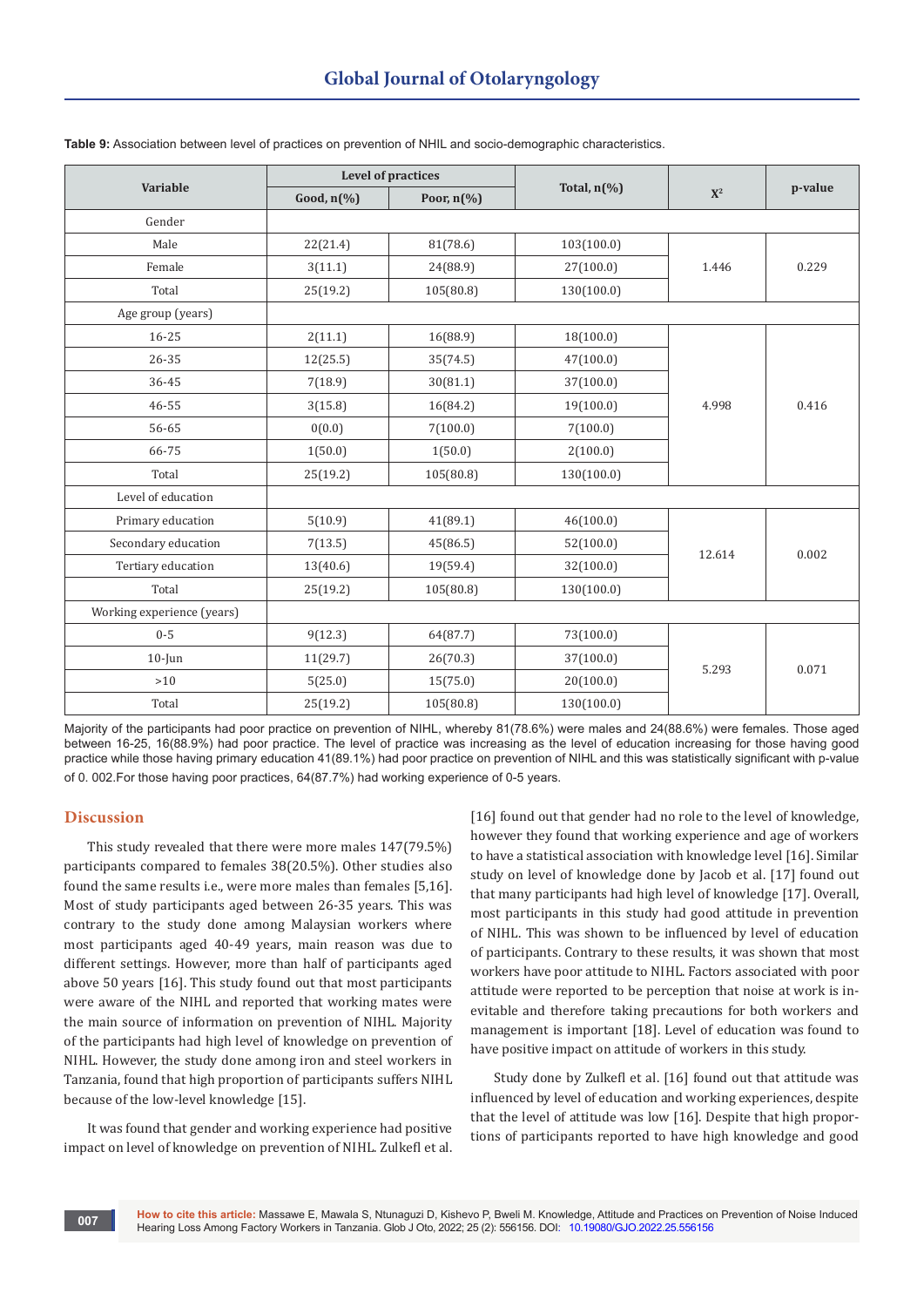attitude, few of them practice preventive measures to noise induced hearing loss. Poor practices on prevention of noise induced hearing loss found to be highly influenced by level of education of participants whereby majority of the participants had primary level of education. The same results were found in other studies done in different settings [8,15,19]. Reasons for poor practices reported were poor management [20], and commitment among workers [21-27].

### **Conclusion and Recommendation**

This study revealed that there is high level of knowledge and good attitude to prevention of noise induced hearing loss to factory workers. Surprisingly, there is poor practice to prevention of NIHL. There is still a problem among workers to practice the measures to prevent noise induced hearing loss despite of knowledge they have. Further studies have to be done on how to bridge the gap between knowledge and practices on prevention of NIHL. Management has to make sure that everyone in working area is abiding to preventive measures as per protocol. Regular health check-up and continuous education to workers for more practice in prevention of NIHL.

#### **References**

- 1. [Tonghui D, Aihui Y, Ke L \(2019\) What is noise-induced hearing loss? Br](https://pubmed.ncbi.nlm.nih.gov/31498679/)  [J Hosp Med \(Lond\) 80\(9\): 525-529.](https://pubmed.ncbi.nlm.nih.gov/31498679/)
- 2. [Le TN, Straatman LV, Lea J, Westerberg B \(2017\) Current insights in](https://pubmed.ncbi.nlm.nih.gov/28535812/)  [noise-induced hearing loss: a literature review of the underlying](https://pubmed.ncbi.nlm.nih.gov/28535812/)  [mechanism, pathophysiology, asymmetry, and management options. J](https://pubmed.ncbi.nlm.nih.gov/28535812/)  [Otolaryngol Head Neck Surg 46\(1\): 41.](https://pubmed.ncbi.nlm.nih.gov/28535812/)
- 3. [Pelden W, Phuntsho Dendup \(2020\) Prevalence of occupational noise](https://bhj.com.bt/index.php/bhj/article/view/98)  [induced hearing loss among industrial workers in Bhutan. Bhutan](https://bhj.com.bt/index.php/bhj/article/view/98)  [Health Journal 6\(1\).](https://bhj.com.bt/index.php/bhj/article/view/98)
- 4. [Gyamfi CKR, Amankwaa I, Sekyere FO, Boateng D \(2016\) Noise](https://www.hindawi.com/journals/jeph/2016/7054276/)  [Exposure and Hearing Capabilities of Quarry Workers in Ghana: A](https://www.hindawi.com/journals/jeph/2016/7054276/)  [Cross-Sectional Study. Journal of Environmental and Public Health.](https://www.hindawi.com/journals/jeph/2016/7054276/)
- 5. [Alzahrani RAM, Alzahrani AOS, Alghamdi AAM, Ali MA, Abdulrahman](https://ejhm.journals.ekb.eg/article_11091.html)  [HA, et al. \(2018\) Knowledge, Behaviors, and Attitudes about Noise](https://ejhm.journals.ekb.eg/article_11091.html)[induced Hearing Loss among Adults in Albaha Region: A Cross](https://ejhm.journals.ekb.eg/article_11091.html)[sectional Study. The Egyptian Journal of Hospital medicine 70\(5\): 824-](https://ejhm.journals.ekb.eg/article_11091.html) [827.](https://ejhm.journals.ekb.eg/article_11091.html)
- 6. [Alnuman N, Ghnimat T \(2019\) Awareness of Noise-Induced Hearing](https://pubmed.ncbi.nlm.nih.gov/31426478/)  [Loss and Use of Hearing Protection among Young Adults in Jordan. Int](https://pubmed.ncbi.nlm.nih.gov/31426478/)  [J Environ Res Public Health 16\(16\): 2961.](https://pubmed.ncbi.nlm.nih.gov/31426478/)
- 7. [Daniel E \(2007\) Noise and Hearing Loss: A Review. J Sch Health 77\(5\):](https://pubmed.ncbi.nlm.nih.gov/17430434/)  [225-231.](https://pubmed.ncbi.nlm.nih.gov/17430434/)
- 8. [Ismail AF, Daud A, Ismail Z, Abdullah B \(2013\) Noise-Induced Hearing](https://pubmed.ncbi.nlm.nih.gov/24044059/)  [Loss Among Quarry Workers in a North-Eastern State of Malaysia: A](https://pubmed.ncbi.nlm.nih.gov/24044059/)  [Study on Knowledge, Attitude and Practice. Oman Med J 28\(5\): 331-](https://pubmed.ncbi.nlm.nih.gov/24044059/) [336.](https://pubmed.ncbi.nlm.nih.gov/24044059/)
- 9. Amaral G, Bushee J, Cordani UG, Kawashita K, Reynolds JH, et al. (2013) J Petrol. Elsevier BV 369(1): 1689-1699.
- 10. Kamakshi Gopal (2017) Current Practices in the Assessment of Recreational Noise induced Hearing Loss: a review.
- 11. [Kahan E, Ross E \(1994\) Knowledge and Attitudes of a Group of South](https://pubmed.ncbi.nlm.nih.gov/8602542/)  [African Mine Workers Towards Noise Induced Hearing Loss and the](https://pubmed.ncbi.nlm.nih.gov/8602542/)  [Use of Hearing Protective Devices. S Afr J Commun Disord 41: 37-47.](https://pubmed.ncbi.nlm.nih.gov/8602542/)
- 12. Dawson A (2018) Best Practices to Prevent Noise-Induced Hearing Loss in the Workplace. Hear's the News: Spring.
- 13. [Lim J \(2018\) Advanced noise-induced deafness among workers in](https://pubmed.ncbi.nlm.nih.gov/31823908/)  [singapore-what has changed? Noise Health 20\(97\): 217-222.](https://pubmed.ncbi.nlm.nih.gov/31823908/)
- 14. [Nyarubeli IP, Tungu AM, Bratveit M, Moen BE \(2020\) Occupational](https://pubmed.ncbi.nlm.nih.gov/31033430/)  [noise exposure and hearing loss: A study of knowledge, attitude and](https://pubmed.ncbi.nlm.nih.gov/31033430/)  [practice among Tanzanian iron and steel workers. Arch Environ Occup](https://pubmed.ncbi.nlm.nih.gov/31033430/)  [Health 75\(4\): 216-225.](https://pubmed.ncbi.nlm.nih.gov/31033430/)
- 15. [Afiah N, Zulkefli M, Farhan M, Rahman AA \(2017\) Predictors of](https://localcontent.library.uitm.edu.my/id/eprint/9540/)  [Knowledge, Attitude and Practice of Noise Induced Hearing Loss](https://localcontent.library.uitm.edu.my/id/eprint/9540/)  [among Workers in an Automotive Industry in Malaysia. Malaysian](https://localcontent.library.uitm.edu.my/id/eprint/9540/)  [Journal of Medicine and Health Sciences 13\(1\): 61-68.](https://localcontent.library.uitm.edu.my/id/eprint/9540/)
- 16. [Gilliver M, Beach E, Williams W \(2013\) Noise with attitude: Influences](https://pubmed.ncbi.nlm.nih.gov/23373739/)  [on young people' s decisions to protect their hearing. Int J Audiol](https://pubmed.ncbi.nlm.nih.gov/23373739/)  [52\(Suppl 1\): S26-32.](https://pubmed.ncbi.nlm.nih.gov/23373739/)
- 17. Jacob AM, Academy KSHM, Kodyalamoole NK (2016) Knowledge, Attitude and Practice regarding Noise-Induced Hearing Loss among the Bus Personnel in a Coastal City in Karnataka. Internatonal Journal of Preventive, Curative and Community Medicine.
- 18. [Ologe FE, Akande TM, Olajide TG \(2005\) Noise exposure, awareness,](https://pubmed.ncbi.nlm.nih.gov/15845553/)  [attitudes and use of hearing protection in a steel rolling mill in Nigeria.](https://pubmed.ncbi.nlm.nih.gov/15845553/)  [Occup Med 55\(6\): 487-489.](https://pubmed.ncbi.nlm.nih.gov/15845553/)
- 19. [Seixas NS, Neitzel R, Stover B, Sheppard L, Feeney P, et al. \(2012\) 10-](https://pubmed.ncbi.nlm.nih.gov/22693267/) [Year prospective study of noise exposure and hearing damage among](https://pubmed.ncbi.nlm.nih.gov/22693267/)  [construction workers. Occup Environ Med 69\(9\): 643-650.](https://pubmed.ncbi.nlm.nih.gov/22693267/)
- 20. [Ahmedf HO, Dennis JH, Badran O, Ismail M, Ballalf SG, et al. \(2001\)](https://pubmed.ncbi.nlm.nih.gov/11418087/)  [Occupational Noise Exposure and Hearing Loss of Workers in Two](https://pubmed.ncbi.nlm.nih.gov/11418087/)  [Plants in Eastern Saudi Arabia. Ann Occup Hyg 45\(5\): 371-380.](https://pubmed.ncbi.nlm.nih.gov/11418087/)
- 21. [Nelson DI, Nelson RY, Concha-Barrientos M, Fingerhut M \(2005\) The](https://pubmed.ncbi.nlm.nih.gov/16299704/)  [global burden of occupational noise-induced hearing loss. Am J Ind](https://pubmed.ncbi.nlm.nih.gov/16299704/)  [Med 48\(6\): 446-458.](https://pubmed.ncbi.nlm.nih.gov/16299704/)
- 22. Thorne P (2007) Best practice in noise-induced hearing loss management and prevention: A review of literature, practices and policies for the New Zealand context.
- 23. Currie PS (2007) Special Series: Hearing conservation. Noise &Health, A Bimonthly Inter- disciplinary International Journal 55(6): 227-234.
- 24. [Azizi MH \(2010\) Occupational Noise-induced Hearing Loss. The](https://www.sid.ir/en/Journal/ViewPaper.aspx?ID=185184)  [international journal of occupational and environmental medicine](https://www.sid.ir/en/Journal/ViewPaper.aspx?ID=185184)  [1\(3\): 116-123.](https://www.sid.ir/en/Journal/ViewPaper.aspx?ID=185184)
- 25. [Razman M, Naing L, Aziah D, Kamarul I \(2010\) Validation of Noise](https://journals.iium.edu.my/kom/index.php/imjm/article/view/721)  [Induced Hearing Loss Questionnaire Among Malay Sawmill Workers](https://journals.iium.edu.my/kom/index.php/imjm/article/view/721)  [in Kelantan Malaysia. Int Med J Malaysia 9\(2\).](https://journals.iium.edu.my/kom/index.php/imjm/article/view/721)
- 26. [Edwards AL, Milanzi LA, Khoza NN, Letsoalo MS, Zungu LI \(2015\)](https://researchspace.csir.co.za/dspace/handle/10204/8030)  [Evaluation of the current practices of noise-induced hearing loss](https://researchspace.csir.co.za/dspace/handle/10204/8030)  [\(NIHL\) awareness training in the South African mining industry.](https://researchspace.csir.co.za/dspace/handle/10204/8030)
- 27. [Leinster P, Baum J, Tongt D, Wmteheadf C \(1994\) Management and](https://pubmed.ncbi.nlm.nih.gov/7978989/)  [motivational factors in the control of noise induced hearing loss](https://pubmed.ncbi.nlm.nih.gov/7978989/)  [\(NJHL\). Ann Occup Hyg 38\(5\): 649-662.](https://pubmed.ncbi.nlm.nih.gov/7978989/)

**008**